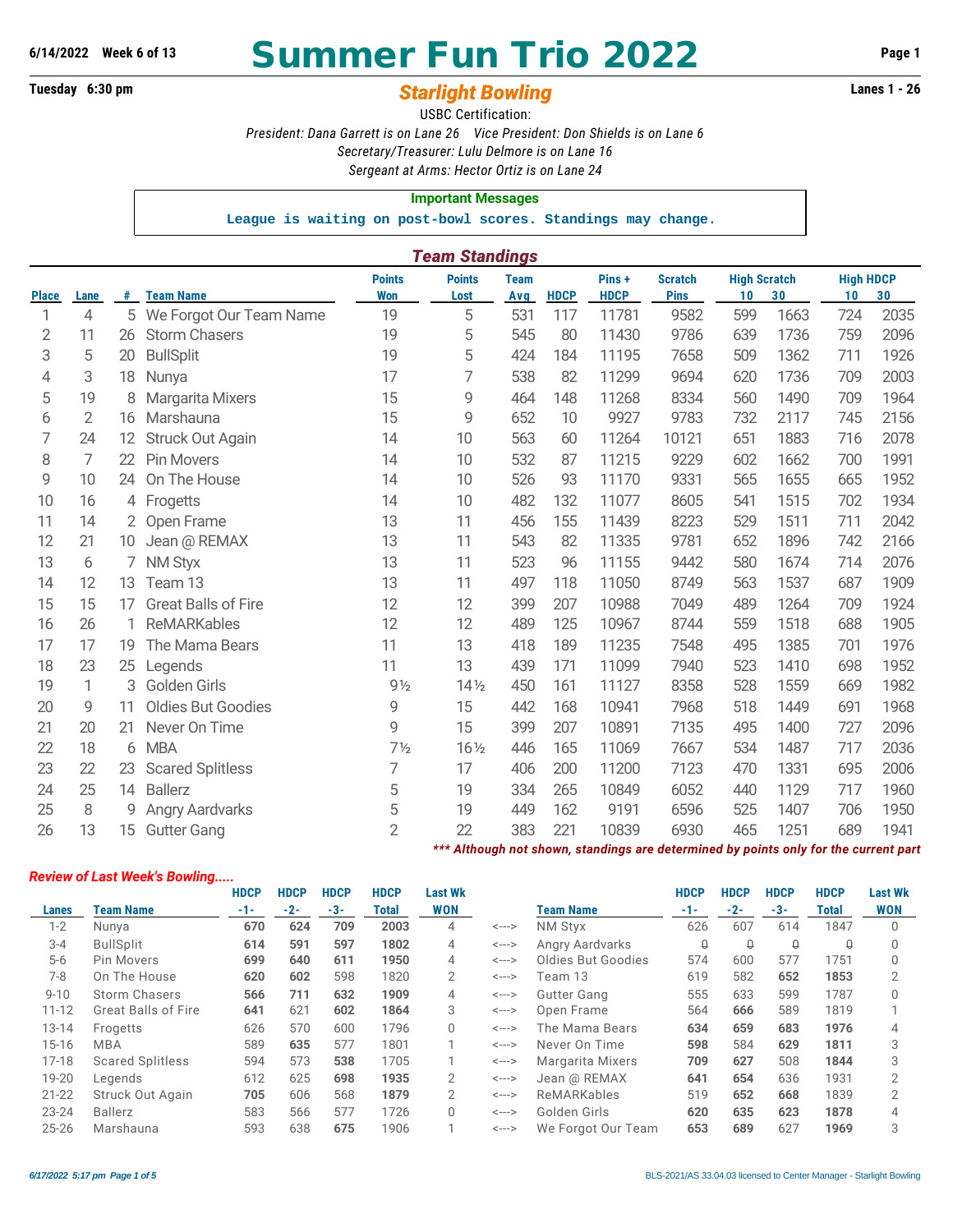**6/14/2022 Week 6 of 13 Summer Fun Trio 2022 Page 2**

|              |                                                                                                                                                                                                | <b>Lane Assignments</b>                                                                                                                                                                                                           |  |
|--------------|------------------------------------------------------------------------------------------------------------------------------------------------------------------------------------------------|-----------------------------------------------------------------------------------------------------------------------------------------------------------------------------------------------------------------------------------|--|
|              | $3 - 4$<br>$5-6$<br>$1 - 2$<br>7-8<br>$3 - 16$ 18 $-5$<br>$20 - 7$<br>Wk07 06/21<br>Wk08 06/28<br>$25 - 14$ 1 - 16<br>$3 - 18$                                                                 | 9-10 11-12 13-14 15-16 17-18 19-20 21-22 23-24 25-26<br>22-9 11-24 26-13 15-2 17-4 19-6<br>8-21 10-23 25-12 14-1<br>5-20 22-7 9-24 11-26 13-2 15-4<br>6-17 8-19 10-21 23-12                                                       |  |
|              |                                                                                                                                                                                                | <b>Last Week's Top Scores</b>                                                                                                                                                                                                     |  |
|              | Storm Chasers<br>Handicap Game<br>711<br><b>Handicap Series</b><br>2003<br>Nunya<br>Scratch Game<br>668<br>Marshauna<br><b>Scratch Series</b><br>1693<br>Struck Out Again                      | <b>Margarita Mixers</b><br>698<br>Legends<br>709<br>The Mama Bears<br>We Forgot Our Team Name<br>1976<br>1969<br>Pin Movers<br>ReMARKables<br>578<br>543<br>1562<br>1673<br>Jean @ REMAX<br><b>NM Styx</b>                        |  |
| <b>Men</b>   | James Carleton<br>Handicap Game<br>287<br><b>Handicap Series</b><br>729<br>Michael Baque<br>Scratch Game<br>256<br>James Grimes<br><b>Scratch Series</b><br>Joe LaRosa<br>697                  | <b>Bob McPheeters</b><br>262 Danny Gutierrez<br>261<br>Jim Skiba<br><b>Tony Sanchez</b><br>686<br>657<br>225<br>Marco Castaneda<br>Leonard Bulmer<br>225<br>David Chavez<br>Don Shields<br>589<br>584                             |  |
| <b>Women</b> | Shauna Shannon<br>Handicap Game<br>278<br><b>Handicap Series</b><br>Desiree Diaz<br>698<br>Scratch Game<br>Veronica Garcia<br>211<br><b>Scratch Series</b><br>Kassi Romero<br>567              | Pita Gallegos<br><b>Britny Rasinski</b><br>257<br>265<br>Linda Mikkelsen<br><b>Frances Gutierrez</b><br>675<br>662<br><b>Margaret Sanchez</b><br>Margo Roybal<br>201<br>196<br>Sandra Seiler-Montano<br>Josie Vigil<br>543<br>499 |  |
|              |                                                                                                                                                                                                | <b>Season High Scores</b>                                                                                                                                                                                                         |  |
|              | <b>Storm Chasers</b><br>Handicap Game<br>759<br><b>Handicap Series</b><br>Jean @ REMAX<br>2166<br>Scratch Game<br>Marshauna<br>732<br><b>Scratch Series</b><br>1883<br><b>Struck Out Again</b> | 727 Never On Time<br>717<br><b>MBA</b><br><b>Ballerz</b><br>717<br>2042<br>Open Frame<br>2076<br><b>NM Styx</b><br>Pin Movers<br>620<br>Nunya<br>602<br>We Forgot Our Team Name<br>1655<br>On The House<br>1663                   |  |
| Men          | Handicap Game<br>James Carleton<br>287<br><b>Handicap Series</b><br>729<br>Michael Baque<br>Scratch Game<br>300<br>Joe LaRosa<br>815<br>Carl Chavez<br><b>Scratch Series</b>                   | <b>Bob McPheeters</b><br>262 Danny Gutierrez<br>261<br>Nick Berry<br><b>Frank Gonzales III</b><br>723<br>696<br>Joe Romero<br>Don Shields<br>300<br>267<br>James Blanton<br>719<br><b>Leonard Bulmer</b><br>686                   |  |
| <b>Women</b> | <b>Terri Rincon</b><br>285<br>Handicap Game<br>Deb Hurt<br><b>Handicap Series</b><br>748<br>Scratch Game<br>Shauna Shannon<br>289<br><b>Scratch Series</b><br>587<br>Josie Vigil               | Linda Mikkelsen<br>270<br>Pita Gallegos<br>265<br>Gloria Chavez<br>698<br>Desiree Diaz<br>683<br>Sandra Seiler-Montano<br>Annette Aragon<br>213<br>232<br>Kassi Romero<br>567<br>556 Margaret Sanchez                             |  |

## *Team Rosters*

Bob McPheeters 165 40 2478 15 221 516 261 607 110 156 221 487 607 James Garrett 186 21 3360 18 217 609 237 646 133 217 203 553 613

| 1 - ReMARKables Lane 26 HDCP=125 Avg=489 |                 |    |                 |    |      |             |             |             |     |       |     |       |              |
|------------------------------------------|-----------------|----|-----------------|----|------|-------------|-------------|-------------|-----|-------|-----|-------|--------------|
|                                          |                 |    |                 |    | Hiah | High        | <b>HDCP</b> | <b>HDCP</b> |     |       |     |       | <b>HDCP</b>  |
| <b>Name</b>                              | <b>Avg HDCP</b> |    | <b>Pins Gms</b> |    | Game | <b>Sers</b> | Game        | <b>Sers</b> | -1- | $-2-$ | -3- | Total | <b>Total</b> |
| Dana Garrett                             | 138             | 64 | 2486            | 18 | 178  | 457         | 230         | 636         | 151 | 154   | 119 | 424   | 619          |

## **2 - Open Frame** Lane 14 HDCP=155 Avg=456

|                       |                 |    |                 |    | <b>High</b> | <b>High</b> | <b>HDCP</b> | <b>HDCP</b> |     |       |       |              | <b>HDCP</b>  |
|-----------------------|-----------------|----|-----------------|----|-------------|-------------|-------------|-------------|-----|-------|-------|--------------|--------------|
| <b>Name</b>           | <b>Avg HDCP</b> |    | <b>Pins Gms</b> |    | Game        | <b>Sers</b> | Game        | <b>Sers</b> | -1- | $-2-$ | $-3-$ | <b>Total</b> | <b>Total</b> |
| <b>Victor Alvarez</b> | 157             | 47 | 2829            | 18 | 195         | 524         | 247         | 680         | 155 | 187   | 139   | 481          | 625          |
| Britny Rasinski       | 130             | 72 | 2351            | 18 | 184         | 429         | 257         | 648         | 129 | 184   | 116   | 429          | 648          |
| Victor Alvarez II     | 169             | 36 | 3043            | 18 | 249         | 580         | 252         | 684         | 126 | 141   | 180   | 447          | 546          |

## **3 - Golden Girls** Lane 1 HDCP=161 Avg=450

|                        |                 |    |                 |     | High | High | <b>HDCP</b> | <b>HDCP</b> |         |     |     |       | <b>HDCP</b>  |
|------------------------|-----------------|----|-----------------|-----|------|------|-------------|-------------|---------|-----|-----|-------|--------------|
| <b>Name</b>            | <b>Avg HDCP</b> |    | <b>Pins Gms</b> |     | Game | Sers | Game        | <b>Sers</b> | and the |     |     | Total | <b>Total</b> |
| Margaret Sanchez       | 165             | 40 | 1493            | a   | 204  | 556  |             |             | 201     | 167 | 188 | 556   | 700          |
| Paula Cunningham       | 143             | 60 | 2153            | 15. | 78   | 478  | 230         | 610         | 125     | 170 | 135 | 430   | 610          |
| <b>Eleanor Parrent</b> | 142             | 61 | 2557            | 18  | 193  | 484  | 256         | 673         | 127     | 131 | 133 | 391   | 568          |
| Stephen Cunningham     | 197             |    | 1183            |     | 227  | 606  |             |             |         |     |     |       |              |
| <b>Michael Parrent</b> | 177             | 29 | 531             |     | 187  | 531  |             |             |         |     |     |       |              |

## **4 - Frogetts** Lane 16 HDCP=132 Avg=482

|                                                                                                      |                 |    |                 |    | Hiah | <b>High</b> | <b>HDCP</b> | <b>HDCP</b> |     |       |     |              | <b>HDCP</b>  |
|------------------------------------------------------------------------------------------------------|-----------------|----|-----------------|----|------|-------------|-------------|-------------|-----|-------|-----|--------------|--------------|
| <b>Name</b>                                                                                          | <b>Ava HDCP</b> |    | <b>Pins Gms</b> |    | Game | <b>Sers</b> | Game        | Sers        |     | $-2-$ | -3- | <b>Total</b> | <b>Total</b> |
| Frog Delmore                                                                                         | 161             | 44 | 2905            | 18 | 204  | 510         | 207         | 560         | 122 | 149   | 166 | 437          | 560          |
| Lulu Delmore                                                                                         | 148             | 55 | 2672            | 18 | 192  | 503         | 249         | 644         | 192 | 134   | 147 | 473          | 644          |
| Josie Vigil                                                                                          | 173             | 33 | 2080            |    | 225  | 587         |             |             | 183 | 158   | 158 | 499          | 592          |
| BLS-2021/AS 33.04.03 licensed to Center Manager - Starlight Bowling<br>6/17/2022 5:17 pm Page 2 of 5 |                 |    |                 |    |      |             |             |             |     |       |     |              |              |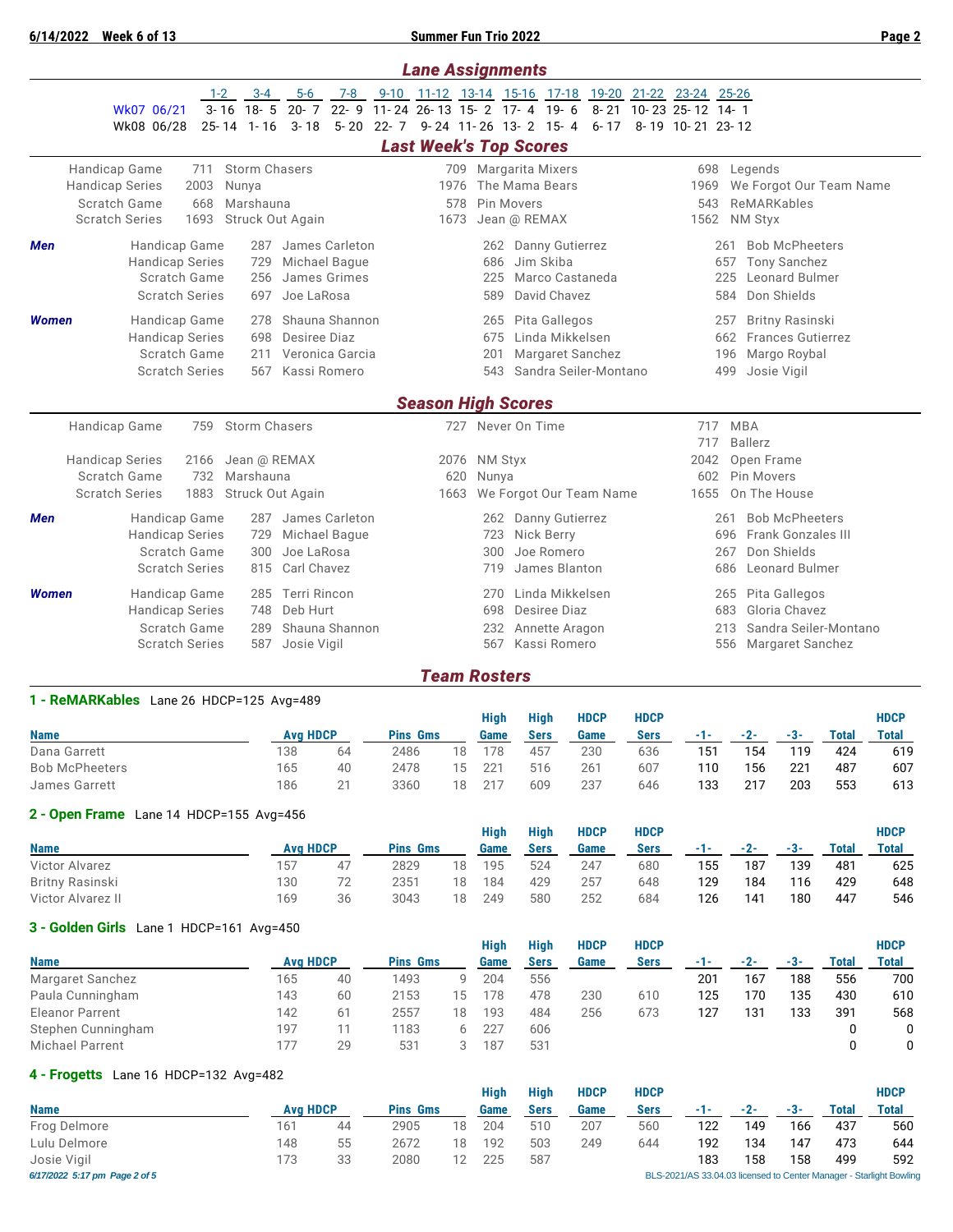|                                                                                 |    |                 |    |                 |             |                             |             |     |       |     |       | Page 3 |  |  |
|---------------------------------------------------------------------------------|----|-----------------|----|-----------------|-------------|-----------------------------|-------------|-----|-------|-----|-------|--------|--|--|
| 5 - We Forgot Our Team Name Lane 4 HDCP=117 Avg=531                             |    |                 |    |                 |             |                             |             |     |       |     |       |        |  |  |
| Hiah<br><b>High</b><br><b>HDCP</b><br><b>HDCP</b><br><b>HDCP</b><br><b>Name</b> |    |                 |    |                 |             |                             |             |     |       |     |       |        |  |  |
|                                                                                 |    |                 |    | Game            | <b>Sers</b> | Game                        | <b>Sers</b> | -1- | $-2-$ | -3- | Total | Total  |  |  |
| 123                                                                             | 78 | 2229            | 18 | 155             | 413         | 221                         | 628         | 122 | 118   | 126 | 366   | 597    |  |  |
| 166                                                                             | 39 | 2997            | 18 | 225             | 549         | 270                         | 675         | 179 | 204   | 166 | 549   | 675    |  |  |
| 242                                                                             |    | 3639            | 15 | 300             | 782         | 248                         | 697         | 233 | 248   | 216 | 697   | 697    |  |  |
|                                                                                 |    | <b>Avg HDCP</b> |    | <b>Pins Gms</b> |             | <b>Summer Fun Trio 2022</b> |             |     |       |     |       |        |  |  |

## **6 - MBA** Lane 18 HDCP=165 Avg=446

| _____           |                 |    |                 |    |      |             |             |             |       |       |      |       |             |
|-----------------|-----------------|----|-----------------|----|------|-------------|-------------|-------------|-------|-------|------|-------|-------------|
|                 |                 |    |                 |    | High | <b>High</b> | <b>HDCP</b> | <b>HDCP</b> |       |       |      |       | <b>HDCP</b> |
| <b>Name</b>     | <b>Avg HDCP</b> |    | <b>Pins Gms</b> |    | Game | Sers        | Game        | Sers        | $-1-$ | $-2-$ | -3-  | Total | Total       |
| Terri Rincon    | 122             | 70 | 2203            | 18 | 201  | 408         | 285         | 660         | 124   | 169   | 105  | 398   | 641         |
| Fred Rincon     | 144             | 59 | 2174            | 15 | 204  | 494         | 222         | 638         | a134  | a134  | a134 | 402   | 579         |
| Albertis McCray | 180             |    | 1620            | a  | 236  | 621         |             |             |       |       |      |       |             |

#### **7 - NM Styx** Lane 6 HDCP=96 Avg=523

|                 |              |                 |                 |    | Hiah | <b>High</b> | <b>HDCP</b>     | <b>HDCP</b> |       |       |       |       | <b>HDCP</b>  |
|-----------------|--------------|-----------------|-----------------|----|------|-------------|-----------------|-------------|-------|-------|-------|-------|--------------|
| <b>Name</b>     |              | <b>Avg HDCP</b> | <b>Pins Gms</b> |    | Game | Sers        | Game            | Sers        | - 1 - | $-2-$ | $-3-$ | Total | <b>Total</b> |
| Erika Duran     | 130          | 70              | 2354            | 18 | 150  | 424         | 22 <sup>1</sup> | 608         | 102   | 149   | 140   | 391   | 607          |
| Marco Castaneda | 192          | 16              | 3470            | 18 | 225  | 641         | 241             | 635         | 225   | 139   | 223   | 587   | 635          |
| Don Shields     | $20^{\circ}$ |                 | 3618            | 18 | 267  | 646         | 245             | 673         | 204   | 224   | 156   | 584   | 605          |

## **8 - Margarita Mixers** Lane 19 HDCP=148 Avg=464

|                           |                 |    |                    |    | Hiah   | <b>High</b> | <b>HDCP</b> | HDCP |       |       |     |              | <b>HDCP</b> |
|---------------------------|-----------------|----|--------------------|----|--------|-------------|-------------|------|-------|-------|-----|--------------|-------------|
| <b>Name</b>               | <b>Ava HDCP</b> |    | <b>Pins</b><br>Gms |    | Game   | Sers        | Game        | Sers | - 1 - | $-2-$ | -3- | <b>Total</b> | Total       |
| <b>Frank Gonzales III</b> | 153             | 51 | 2758               | 18 | 201    | 534         | 255         | 696  | 183   | 150   | 101 | 434          | 584         |
| Gloria Chavez             | 148             | 55 | 2675               | 18 | 193    | 506         | 252         | 683  | 166   | 125   | 142 | 433          | 595         |
| Veronica Garcia           | 163             | 42 | 2451               | 15 | $21 -$ | 530         | 256         | 665  | 211   | 203   | 116 | 530          | 665         |

## **9 - Angry Aardvarks** Lane 8 HDCP=162 Avg=449

| - -            |                 |    |                 |    | Hiah | <b>High</b> | <b>HDCP</b> | <b>HDCP</b> |      |       |       |              | <b>HDCP</b> |
|----------------|-----------------|----|-----------------|----|------|-------------|-------------|-------------|------|-------|-------|--------------|-------------|
| <b>Name</b>    | <b>Ava HDCP</b> |    | <b>Pins Gms</b> |    | Game | Sers        | Game        | Sers        | -1-1 | $-2-$ | $-3-$ | <b>Total</b> | Total       |
| Jan Nielsen    | 141             | 62 | 2120            | 15 | 180  | 479         | 237         | 613         | a131 | a131  | a131  | 393          | 579         |
| Annette Aragon | 161             | 44 | 1456            |    | 232  | 576         |             |             | a151 | a151  | a151  | 453          | 585         |
| Bob Nielsen    | 147             | 56 | 1775            |    | 181  | 462         |             |             | a137 | a137  | a137  | 411          | 579         |

## **10 - Jean @ REMAX** Lane 21 HDCP=82 Avg=543

|     |    |                                                                       |    | Hiah            | <b>High</b> | <b>HDCP</b> | <b>HDCP</b> |       |       |      |       | <b>HDCP</b> |
|-----|----|-----------------------------------------------------------------------|----|-----------------|-------------|-------------|-------------|-------|-------|------|-------|-------------|
|     |    |                                                                       |    | Game            | Sers        | Game        | <b>Sers</b> | $-1-$ | $-2-$ | -3-  | Total | Total       |
| 186 | 21 | 3359                                                                  | 18 | 223             | 656         | 247         | 729         | 213   | 220   | 215  | 648   | 729         |
| 142 | 61 | 2571                                                                  | 18 | 175             | 464         | 212         | 587         | 137   | 143   | 130  | 410   | 587         |
| 215 |    | 3236                                                                  | 15 | 279             | 815         | 201         | 568         | a205  | a205  | a205 | 615   | 615         |
|     |    | <b>10 OCGIT WORLDWAY</b> EQUO 21 TIDOT OF THIS OTO<br><b>Avg HDCP</b> |    | <b>Pins Gms</b> |             |             |             |       |       |      |       |             |

#### **11 - Oldies But Goodies** Lane 9 HDCP=168 Avg=442

| $\blacksquare$     |                 |    |                 |    |      |             |             |             |     |       |       |       |              |
|--------------------|-----------------|----|-----------------|----|------|-------------|-------------|-------------|-----|-------|-------|-------|--------------|
|                    |                 |    |                 |    | Hiah | <b>High</b> | <b>HDCP</b> | <b>HDCP</b> |     |       |       |       | <b>HDCP</b>  |
| <b>Name</b>        | <b>Avg HDCP</b> |    | <b>Pins Gms</b> |    | Game | Sers        | Game        | <b>Sers</b> | -1- | $-2-$ | $-3-$ | Total | <b>Total</b> |
| Juan G. Vigil      | 153             | 51 | 2761            | 18 | 202  | 502         | 216         | 592         | 158 | 138   | 146   | 442   | 592          |
| Angela I. Gonzales | 133             | 69 | 2397            | 18 | 174  | 438         | 230         | 634         | 112 | 111   | 134   | 357   | 555          |
| Linda K. Vigil     | 156             | 48 | 2810            | 18 | 187  | 509         | 235         | 636         | 140 | 187   | 133   | 460   | 604          |

## **12 - Struck Out Again** Lane 24 HDCP=60 Avg=563

|                |                 |    |                 |    | Hiah | High | <b>HDCP</b> | <b>HDCP</b> |      |       |       |              | <b>HDCP</b> |
|----------------|-----------------|----|-----------------|----|------|------|-------------|-------------|------|-------|-------|--------------|-------------|
| <b>Name</b>    | <b>Ava HDCP</b> |    | <b>Pins Gms</b> |    | Game | Sers | Game        | <b>Sers</b> | -1-  | $-2-$ | $-3-$ | <b>Total</b> | Total       |
| Hector Ortiz   |                 | 35 | 2565            | 15 | 192  | 540  | 207         | 596         | a161 | a161  | a161  | 483          | 588         |
| Leonard Bulmer | 191             |    | 3454            | 18 | 236  | 686  | 244         | 677         | 203  | 225   | 192   | 620          | 677         |
| James Carleton | 201             |    | 3619            | 18 | 279  | 657  | 287         | 636         | 279  | 158   | 153   | 590          | 614         |

#### **13 - Team 13** Lane 12 HDCP=118 Avg=497

| $\frac{1}{2}$ . $\frac{1}{2}$ and $\frac{1}{2}$ and $\frac{1}{2}$ . $\frac{1}{2}$ . $\frac{1}{2}$ . $\frac{1}{2}$ . $\frac{1}{2}$ |                 |    |                 |    |      |      |             |             |        |       |       |              |             |
|-----------------------------------------------------------------------------------------------------------------------------------|-----------------|----|-----------------|----|------|------|-------------|-------------|--------|-------|-------|--------------|-------------|
|                                                                                                                                   |                 |    |                 |    | Hiah | High | <b>HDCP</b> | <b>HDCP</b> |        |       |       |              | <b>HDCP</b> |
| <b>Name</b>                                                                                                                       | <b>Ava HDCP</b> |    | <b>Pins Gms</b> |    | Game | Sers | Game        | Sers        | in The | $-2-$ | $-3-$ | <b>Total</b> | Total       |
| <b>Betty Veitch</b>                                                                                                               | 138             | 64 | 2074            | 15 | 172  | 443  | 223         | 616         | 136    | 127   | 158   | 421          | 616         |
| <b>Esther White</b>                                                                                                               | 164             | 41 | 2464            | 15 | 189  | 532  | 210         | 615         | 169    | 154   | 169   | 492          | 615         |
| Vinner Brooks                                                                                                                     | 195             | 13 | 2345            |    | 235  | 620  |             |             |        |       |       |              | 0           |

## **14 - Ballerz** Lane 25 HDCP=265 Avg=334

|                                                      |                 |     |                 |    | <b>High</b> | <b>High</b> | <b>HDCP</b> | <b>HDCP</b> |       |       |     |       | <b>HDCP</b>                                                                            |
|------------------------------------------------------|-----------------|-----|-----------------|----|-------------|-------------|-------------|-------------|-------|-------|-----|-------|----------------------------------------------------------------------------------------|
| <b>Name</b>                                          | <b>Ava HDCP</b> |     | <b>Pins Gms</b> |    | Game        | <b>Sers</b> | Game        | <b>Sers</b> | - 1 - | $-2-$ | -3- | Total | <b>Total</b>                                                                           |
| Natalie Lopez                                        | 90              | 108 | 1352            | 15 | 150         | 349         | 201         | 565         | 75    |       | 95  | 247   | 565                                                                                    |
| Monica Archibeque                                    | 116             | 84  | 744             | 15 | 146         | 392         | 210         | 573         | 107   | 128   | 92  | 327   | 573                                                                                    |
| $6/2/222$ 5.19 $\beta$ <i>R</i> $\beta$ alese 3 of 5 | 128             | 73  | 2320            | 18 |             | 423         | 251         |             |       |       |     |       | 588 141 130 372<br>BLS-2021/AS 33.04.03 licensed to Center Manager - Starlight Bowling |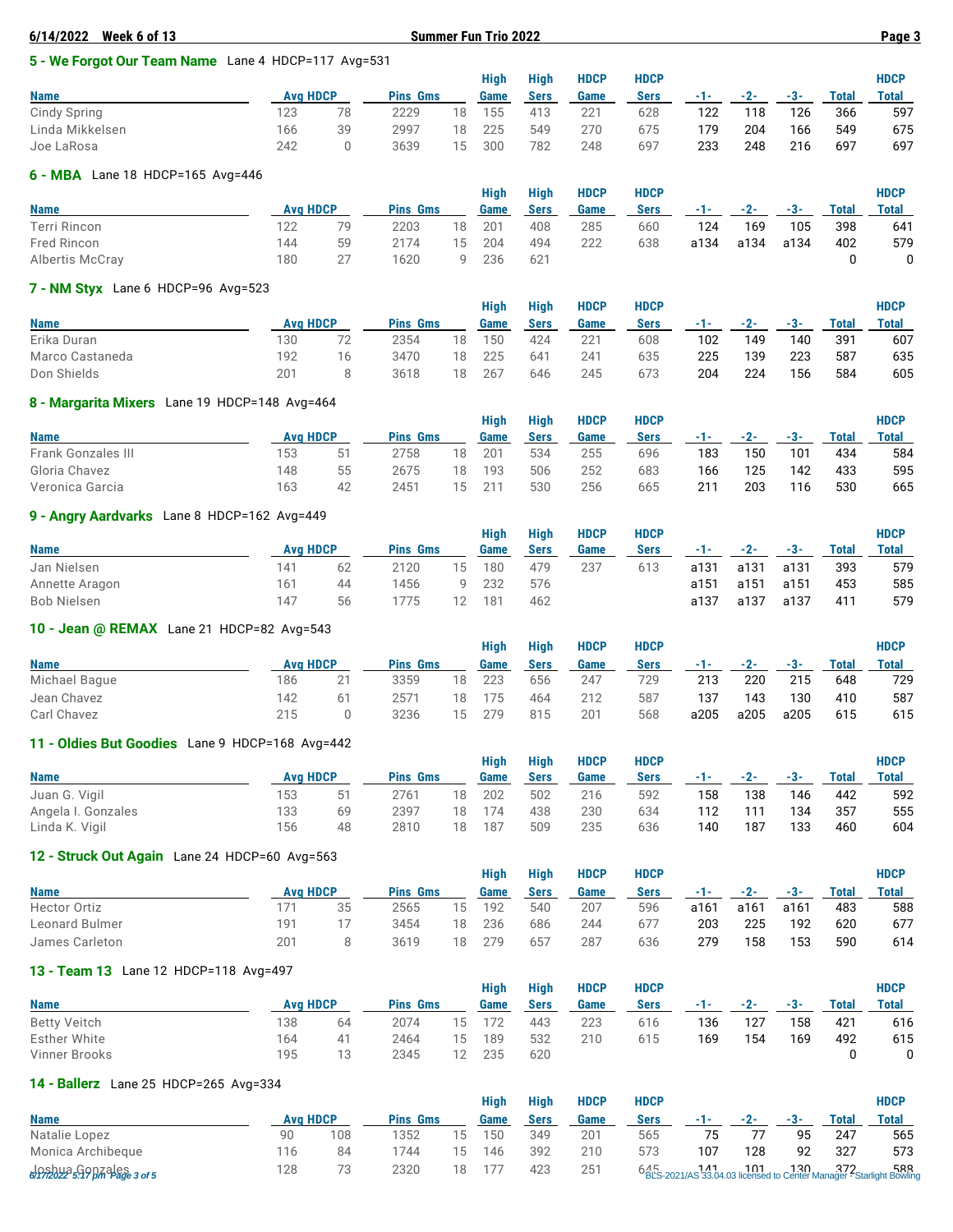| 6/14/2022<br>Week 6 of 13                 |                 |     |                 |    | <b>Summer Fun Trio 2022</b> |             |             |             |     |       |     |       | Page 4      |
|-------------------------------------------|-----------------|-----|-----------------|----|-----------------------------|-------------|-------------|-------------|-----|-------|-----|-------|-------------|
| 15 - Gutter Gang Lane 13 HDCP=221 Avg=383 |                 |     |                 |    |                             |             |             |             |     |       |     |       |             |
|                                           |                 |     |                 |    | <b>High</b>                 | <b>High</b> | <b>HDCP</b> | <b>HDCP</b> |     |       |     |       | <b>HDCP</b> |
| <b>Name</b>                               | <b>Ava HDCP</b> |     | <b>Pins Gms</b> |    | Game                        | <b>Sers</b> | Game        | <b>Sers</b> | -1- | $-2-$ | -3- | Total | Total       |
| Santana Floe                              | 95              | 103 | 1723            | 18 | 131                         | 377         | 210         | 606         | 101 | 89    | 107 | 297   | 606         |
| Michael Romero                            | 125             | 76  | 2265            | 18 | 159                         | 428         | 239         | 664         | 113 | 141   | 125 | 379   | 607         |
| Marcus Ward                               | 163             | 42  | 2942            | 18 | 207                         | 532         | 225         | 637         | 122 | 184   | 148 | 454   | 574         |
|                                           |                 |     |                 |    |                             |             |             |             |     |       |     |       |             |

#### **16 - Marshauna** Lane 2 HDCP=10 Avg=652

|                |                 |    |                 |    | Hiah | Hiah | <b>HDCP</b> | <b>HDCP</b> |       |       |      |       | <b>HDCP</b> |
|----------------|-----------------|----|-----------------|----|------|------|-------------|-------------|-------|-------|------|-------|-------------|
| <b>Name</b>    | <b>Ava HDCP</b> |    | <b>Pins Gms</b> |    | Game | Sers | Game        | <b>Sers</b> | - 1 - | $-2-$ | -3-  | Total | Total       |
| Shauna Shannon | 237             |    | 3564            | 15 | 289  | 772  | 278         | 707         | 218   | 211   | 278  | 707   | 707         |
| James Blanton  | 217             |    | 2614            | 12 | 278  | 719  |             |             | a207  | a207  | a207 | 621   | 621         |
| Mark Van Meter | 198             | 10 | 2984            | 15 | 259  | 673  | 220         | 578         | 161   | 213   | 183  | 557   | 578         |

#### **17 - Great Balls of Fire** Lane 15 HDCP=207 Avg=399

|                   |                 |    |                 |        | Hiah | Hiah | <b>HDCP</b> | <b>HDCP</b> |       |       |     |       | <b>HDCP</b> |
|-------------------|-----------------|----|-----------------|--------|------|------|-------------|-------------|-------|-------|-----|-------|-------------|
| <b>Name</b>       | <b>Ava HDCP</b> |    | <b>Pins Gms</b> |        | Game | Sers | Game        | Sers        | - 1 - | $-2-$ | -3- | Total | Total       |
| Desiree Diaz      | 100             | 99 | 1509            | 15     | 135  | 383  | 240         | 698         | 135   | 132   | 116 | 383   | 698         |
| Adella Archibeque | 151             | 53 | 2271            | $15 -$ | 204  | 511  | 215         | 615         | 162   | 134   | 160 | 456   | 615         |
| Jennie Sandoval   | 148             | 55 | 2228            | 15     | 202  | 506  | 197         | 551         | 134   | 145   | 116 | 395   | 551         |

## **18 - Nunya** Lane 3 HDCP=82 Avg=538

|     |    |                 |    | Hiah            | Hiah | <b>HDCP</b> | <b>HDCP</b> |     |       |     |       | <b>HDCP</b>  |
|-----|----|-----------------|----|-----------------|------|-------------|-------------|-----|-------|-----|-------|--------------|
|     |    |                 |    | Game            | Sers | Game        | <b>Sers</b> | -1- | $-2-$ | -3- | Total | <b>Total</b> |
| 160 | 45 | 2883            | 18 | 196             | 515  | 243         | 656         | 170 | 149   | 196 | 515   | 656          |
| 185 | 22 | 3337            | 18 | 214             | 589  | 237         | 661         | 185 | 191   | 213 | 589   | 661          |
| 193 | 15 | 3474            | 18 | 236             | 632  | 244         | 686         | 226 | 195   | 211 | 632   | 686          |
|     |    | <b>Ava HDCP</b> |    | <b>Pins Gms</b> |      |             |             |     |       |     |       |              |

## **19 - The Mama Bears** Lane 17 HDCP=189 Avg=418

|                       |                 |    |                 |    | Hiah | Hiah | <b>HDCP</b> | <b>HDCP</b> |         |       |       |              | <b>HDCP</b> |
|-----------------------|-----------------|----|-----------------|----|------|------|-------------|-------------|---------|-------|-------|--------------|-------------|
| <b>Name</b>           | <b>Ava HDCP</b> |    | <b>Pins Gms</b> |    | Game | Sers | Game        | Sers        | and the | $-2-$ | $-3-$ | <b>Total</b> | Total       |
| Cassandra Esquibel    | 124             |    | 2241            | 18 | 174  | 402  | 255         | 639         | 137     | 102   | 163   | 402          | 639         |
| Pita Gallegos         | 126             | 75 | 2273            | 18 | 186  | 440  | 265         | 677         | 120     | 186   | 134   | 440          | 677         |
| Sandra Seiler-Montano | 168             | 37 | 3034            | 18 | 213  | 549  | 257         | 681         | 180     | 174   | 189   | 543          | 660         |

#### **20 - BullSplit** Lane 5 HDCP=184 Avg=424

| <b>LU DUINUDIII</b> LUICU IIDUI IUT IVU TET |                 |    |                 |    |      |      |             |             |     |       |     |       |             |
|---------------------------------------------|-----------------|----|-----------------|----|------|------|-------------|-------------|-----|-------|-----|-------|-------------|
|                                             |                 |    |                 |    | Hiah | Hiah | <b>HDCP</b> | <b>HDCP</b> |     |       |     |       | <b>HDCP</b> |
| <b>Name</b>                                 | <b>Ava HDCP</b> |    | <b>Pins Gms</b> |    | Game | Sers | Game        | <b>Sers</b> | -1- | $-2-$ | -3- | Total | Total       |
| Derrick Apodaca                             | 139             | 63 | 2511            | 18 | 203  | 448  | 221         | 631         | 157 | 148   | 134 | 439   | 631         |
| Antonio Baca                                | 150             | 54 | 2713            | 18 | 206  | 522  | 213         | 596         | 145 | 128   | 151 | 424   | 580         |
| Nick Berry                                  | 135             | 67 | 2434            | 18 | 176  | 504  | 249         | 723         | 130 | 133   | 130 | 393   | 591         |

#### **21 - Never On Time** Lane 20 HDCP=207 Avg=399

|               |     |                 |                 |    | <b>High</b> | <b>High</b> | <b>HDCP</b> | <b>HDCP</b> |       |       |     |       | <b>HDCP</b> |
|---------------|-----|-----------------|-----------------|----|-------------|-------------|-------------|-------------|-------|-------|-----|-------|-------------|
| <b>Name</b>   |     | <b>Avg HDCP</b> | <b>Pins Gms</b> |    | <b>Game</b> | Sers        | Game        | <b>Sers</b> | - 1 - | $-2-$ | -3- | Total | Total       |
| Glenna Chavez | 112 | 88              | 1349            |    | 138         | 374         |             |             | 114   | 135   | 125 | 374   | 647         |
| Brenda George | 123 | 78              | 2231            | 18 | 150         | 391         | 229         | 628         | 144   | 111   | 118 | 373   | 607         |
| Eddie George  | 164 | 41              | 2967            | 18 | 246         | 657         | 217         | 557         | 134   | 132   | 180 | 446   | 557         |

## **22 - Pin Movers** Lane 7 HDCP=87 Avg=532

|                       |                 |                  |                 |    | <b>High</b> | High | <b>HDCP</b> | <b>HDCP</b> |     |       |       |       | <b>HDCP</b> |
|-----------------------|-----------------|------------------|-----------------|----|-------------|------|-------------|-------------|-----|-------|-------|-------|-------------|
| <b>Name</b>           | <b>Ava HDCP</b> |                  | <b>Pins Gms</b> |    | Game        | Sers | Game        | <b>Sers</b> | . . | $-2-$ | $-3-$ | Total | Total       |
| James Grimes          | 182             | 25               | 2193            |    | 256         | 622  |             |             | 256 | 207   | 159   | 622   | 718         |
| <b>Richard Casias</b> |                 | 35               | 3089            | 18 | 215         | 567  | 230         | 655         | 176 | 194   | 177   | 547   | 655         |
| Vince Padilla         | 179             | クフ<br><u>، م</u> | 2689            | 15 | 234         | 599  | 199         | 556         |     |       |       |       |             |

#### **23 - Scared Splitless** Lane 22 HDCP=200 Avg=406

|             |     |                 |                 |    | High | High | <b>HDCP</b> | <b>HDCP</b> |       |     |     |       | <b>HDCP</b>  |
|-------------|-----|-----------------|-----------------|----|------|------|-------------|-------------|-------|-----|-----|-------|--------------|
| <b>Name</b> |     | <b>Ava HDCP</b> | <b>Pins Gms</b> |    | Game | Sers | Game        | Sers        | - 1 - | -2- | -3- | Total | <b>Total</b> |
| Lance Hurt  | 153 | 51              | 1840            |    | 213  | 540  |             |             | 178   | 148 | 137 | 463   | 616          |
| Deb Hurt    | 134 | 68              | 2421            | 18 | 190  | 529  | 263         | 748         | 114   | 123 | 108 | 345   | 537          |
| Thomas Ware | 119 | 81              | 2153            | 18 | 159  | 415  | 227         | 641         | 108   | 108 | 99  | 315   | 552          |
| Anna Ware   | 118 | 82              | 709             |    | 144  | 369  |             |             |       |     |     |       |              |